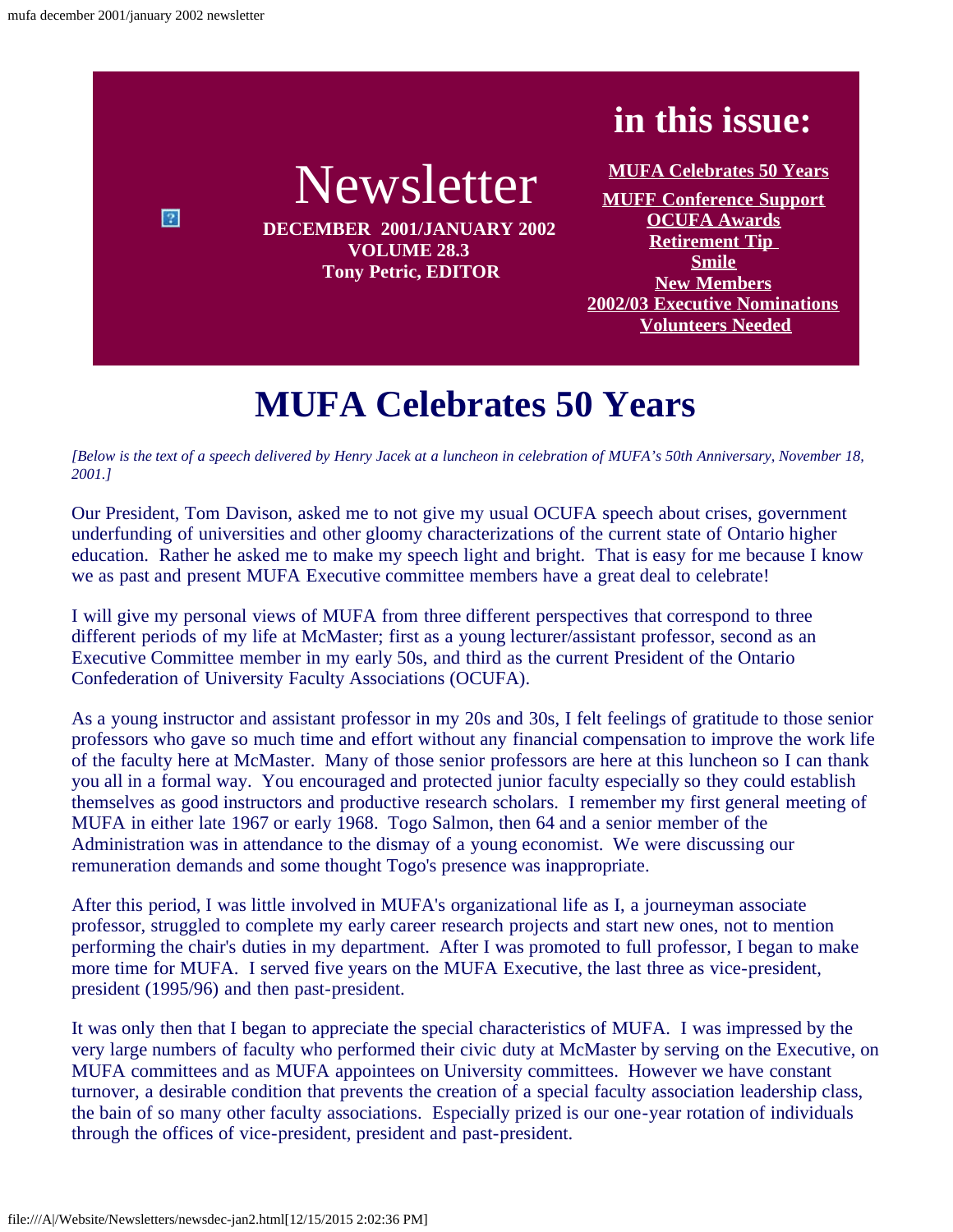My five years on the Executive were among my happiest years at McMaster out of my 35 years here so far — not that I am not happy now. I especially enjoyed negotiating with the Administration, even though many do not. I marvelled at the support I and the MUFA Executive received from the rank and file faculty. In any dispute with the Administration, just about everyone assumed we were correct. Now it was my turn to fight for younger faculty by insisting, in the aftermath of Premier Bob Rae's inappropriately named "social contract", that the previously lost progress through the ranks/merit compensation be restored to the salary base of the faculty.

I was greatly pleased that Peter George and I were able to confirm McMaster's special facultyadministration relationship by instituting a modified Rand Formula. From now on, all faculty members would either pay membership dues to MUFA or to a designated charity. This put an end to faculty free riders who benefited from MUFA's activities but made no contribution to our common effort, a group that at times comprised a third of the faculty. I enjoyed going to the MUFA Office each day where I would get great support from Phyllis and Kelly. I am also pleased that Joan Field, our Executive Assistant from 1975 to 1989 is here today. Over the years, MUFA has had the best staff members any organization could possibly have (sustained applause).

Now I am the President of the Ontario Confederation of University Faculty Associations (OCUFA). I can see clearly how unique MUFA's characteristics are, especially as compared to other Ontario associations. We are indeed fortunate to have such strong collegial relations with McMaster's administrators.

What we have here is the "McMaster Model". It is a model we have had to develop, nurture, protect from the twin threats of administrative centralization and its obvious reaction to administrative insensitivity, a unionized faculty. At times an administrator or two caused strains on the collegial process by trying to adopt an industrial managerial style, but the "McMaster Model" has survived to the envy of other Ontario university administrations and faculty associations.

A key aspect of the "McMaster Model" is the wonderful ambiguity between the academic administrators and administrative academics. This ambiguity has helped to keep our Faculty Association as one of only four non-union associations in Ontario, the others being Toronto, Guelph and Waterloo. Even administrators with a weak understanding of the advantages of faculty self-government quickly learn that the public interest of McMaster is advanced so long as the norms of the "McMaster Model" are adhered to.

Queen's University and the University of Western Ontario unionized recently because of administrators' mistakes. The UWO faculty asked for the "McMaster Model" and the university president initially agreed. However the then president of the University of Toronto talked him out of it. Faculty unionization quickly followed.

We are unique among Ontario's universities. McMaster is a great success because both faculty and administrators recognize that a vigorous defence of the key role of faculty and academic librarians is needed against those who would import industrial thinking into the life of the University. McMaster's high quality as a major University depends on the continuation of the "McMaster Model" which keeps conflicts muted and civic participation in Administration widespread. We have many reasons to celebrate today. We should all be proud of MUFA and McMaster University. May the great success story of MUFA in its first 50 years continue on for at least the next half century.

> *Henry Jacek Professor of Political Science MUFA President, 1995/96*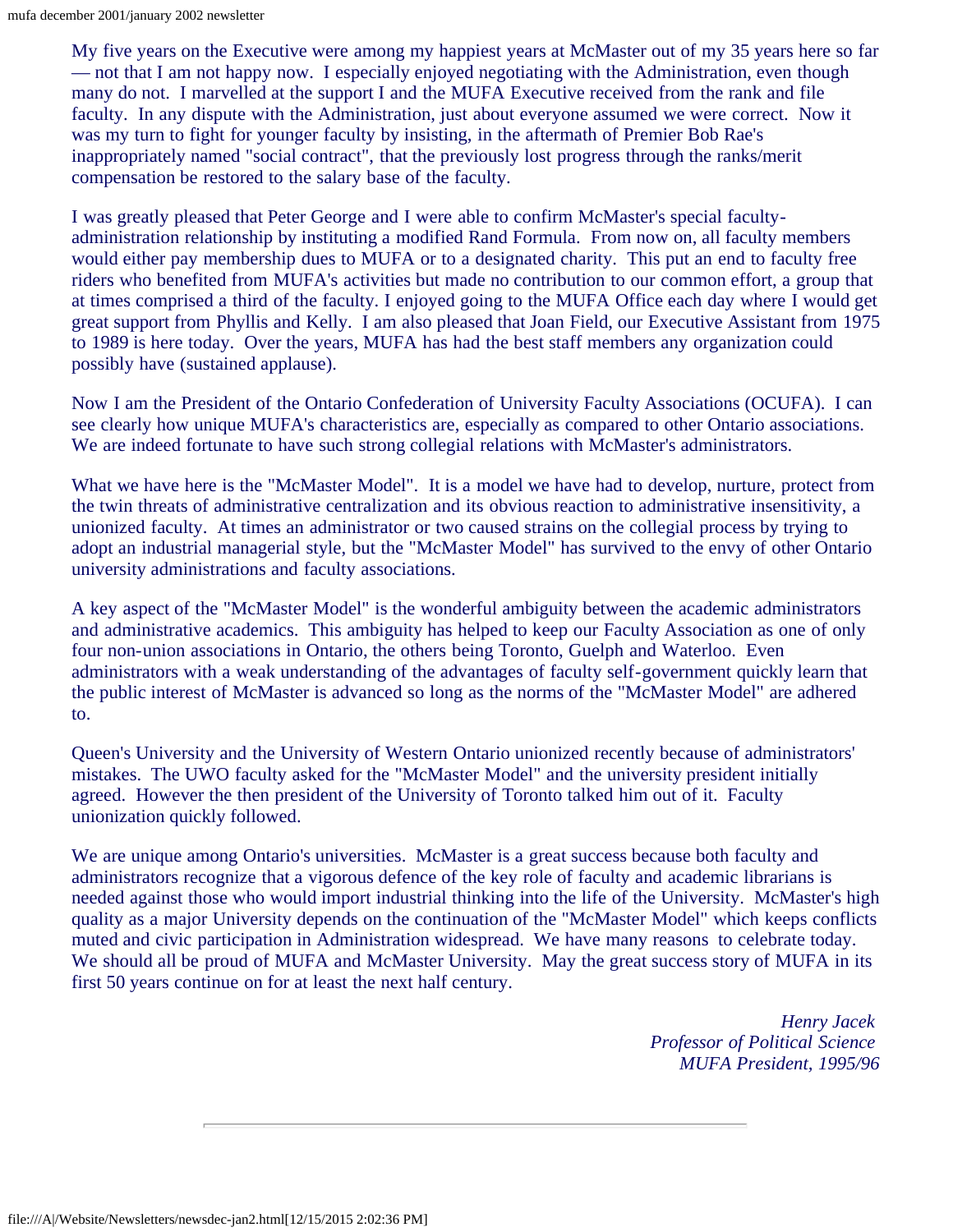### <span id="page-2-0"></span>**Discontinuation of MUFF Conference Support**

#### $|2\rangle$

We have had a number of calls to the MUFA Office asking about the conference support that was funded by the McMaster University Futures Fund (MUFF). During negotiations regarding the Pension Surplus Distribution, it was agreed (Surplus Sharing Settlement Agreement, May 31, 2001, item 5) that the McMaster University Futures Fund would not be continued after April 30, 2001. Money allocated to the MUFF prior to April 30, 2001 will remain in the MUFF until spent on already agreed upon initiatives, "as determined by the committee established to administer the MUFF". If you qualified for support for a conference which occurred between July 1, 2000 to June 30, 2001 and have not already submitted an application for support, you can still do so. However, no MUFF funding is available for conferences which occurred after June 30, 2001.

### **Retirement Tip**

#### $|2|$

<span id="page-2-2"></span>You have to apply 6 MONTHS IN ADVANCE to obtain Canada Pension Plan (CPP) and Old Age Security (OAS) benefits. Call 1-800-277-9914 for an application or drop into their office in the Standard Life Building.

#### $\left|2\right\rangle$

## Teaching & Academic Librarianship Awards

<span id="page-2-1"></span>**NOMINATIONS** are invited from individuals, informal groups of faculty or students, or both, and such organizations as local faculty associations, faculty or college councils, university committees concerned with teaching and learning, librarians, local student councils, departments, alumni, etc.

**GUIDELINES** to assist in organizing a nomination should be consulted by prospective nominators and are available on request from your Faculty Association Office or the Provincial Office of OCUFA.

**NOMINATIONS** must include a covering nomination form, a nominator's brief, and sufficient evidence, from as many sources as possible, to make it clear that outstanding work deserving of recognition has been done.

**DEADLINE** for receipt of nominations: February 22, 2002.

**The original and six copies of the submission** should be sent to: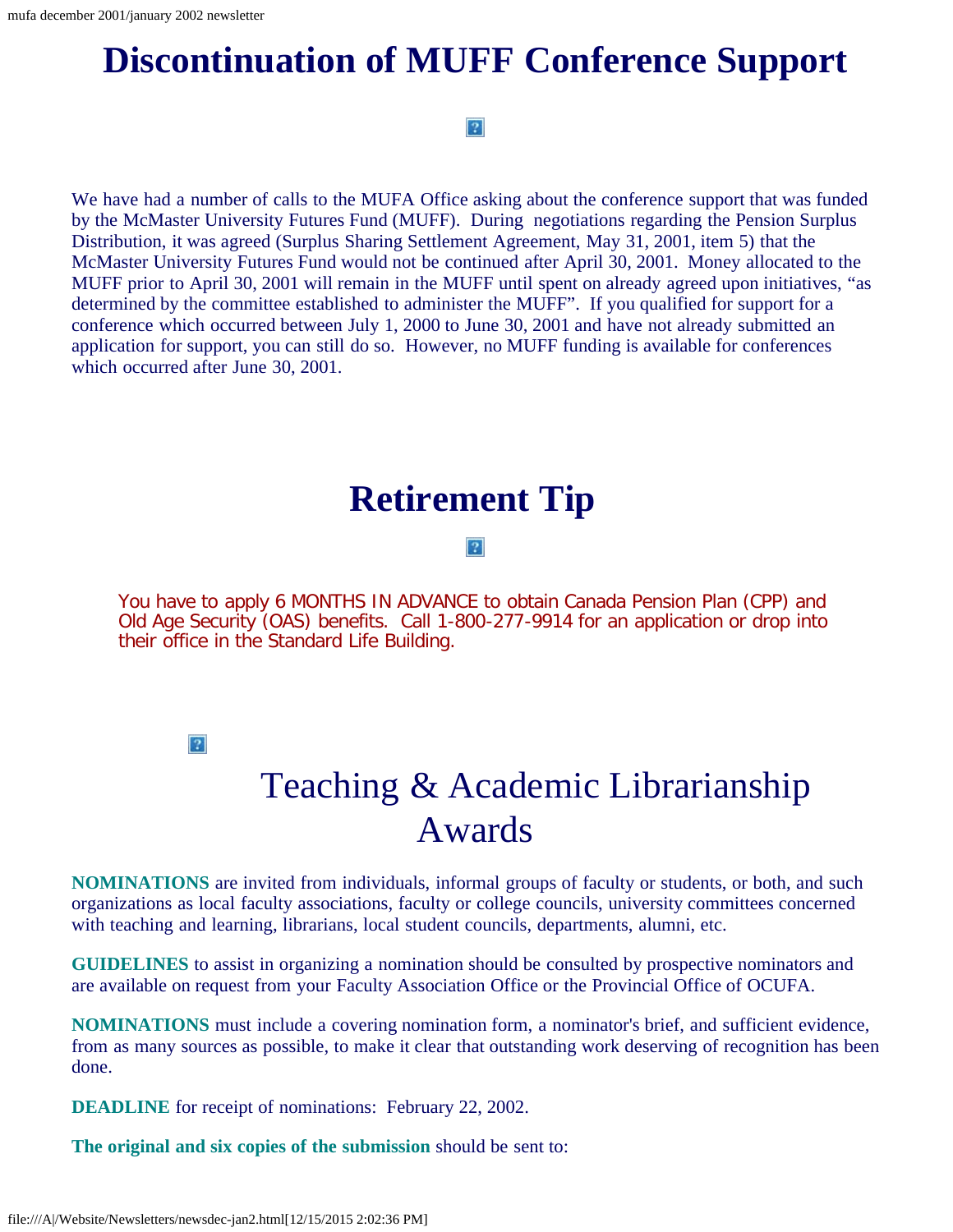OCUFA Teaching & Academic Librarianship Awards Committee 27 Carlton Street, Suite 400 Toronto, Ontario M5B 1L2

**INQUIRIES TO:** 416-979-2117 or your Faculty Association Office (ext. 24682; mufa@mcmaster.ca)

# **We Have Our Own Winner!**

<span id="page-3-0"></span>Inspired by the article in the last MUFA Newsletter, "It was a dark and stormy night...", Martin Dooley (Professor, Economics) submitted the following contribution, which is worthy of consideration as the "worst possible opening line of a book":

> <span id="page-3-1"></span>Through the high-rise window, he surveyed a scene of naked trees, a moonless sky, barren sidewalks, and empty streets as the haunting voice of the Velvet Fog drifted across the room from his stereo speakers; it was a stark and Torme night.

## Welcome New Members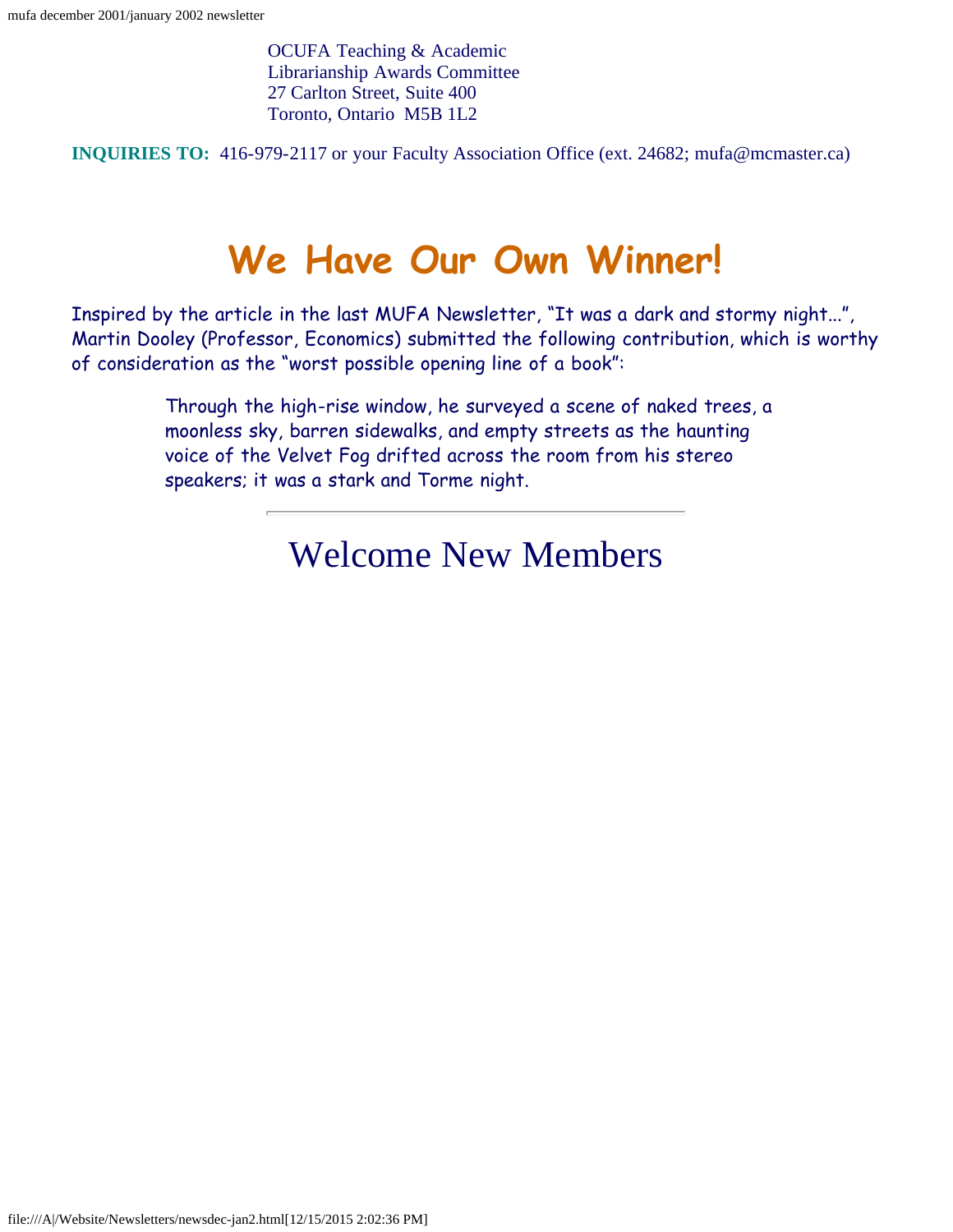Christopher Anand Pamela Baxter Marshall Beier Gian Luigi Botton James Britten Denise Bryant-Lukosius Jennifer Cano Sherry Carter Catherine Chiappetta-Swanson Ian Colquhoun Bryan DeFrance Richard Douglass-Chin Margaret Erskine Alan Flint Cecile Fradin Kathy Genge Andrew Hathaway Stephen Heathorn Sally Hickson Gordon R. Hopper Donald Hughes Andrew Irvine Mukesh Jain William Johnson Murray Junop

Computing & Software Nursing Political Science Materials Sci & Eng **Chemistry** Nursing Rehabilitation Sciences Kinesiology Sociology Anthropology Obstetrics & Gynecology English Classics School of the Arts Physics & Astronomy Nursing Sociology **History** School of the Arts Geography & Geology **Chemistry** Divnity College Mechanical Engineering Human Resources Biochemistry

Lovaye Kajiura Rashid Khan Ryan Leduc Patricia Liaw Rosemary Luo Michelle MacDonald R. Lynn Martin Kenneth Morgan S. Mohammad Nejat Joanne O'Meara Margaret Owens Walter G. Peace Jiming Peng Tracy Prowse Davashish Pujari Paul Rivers Stephanie Ross Barbara Russer Sudipto Sarkar Erik Sorensen André Turcotte Kartz Ucci Susan Vajoczki Maria Whiteman Boris Zhorov

Biology **Economics** Computing & Software Medicine Fin & Bus Economics Biochemistry Nursing Divnity College Physics & Astronomy Medical Physics English Geography & Geology Computing & Software Anthropology Marketing School of the Arts Labour Studies **Chemistry** Fin & Bus Economics Physics & Astronomy Political Science School of the Arts Geography & Geology School of the Arts **Biochemistry**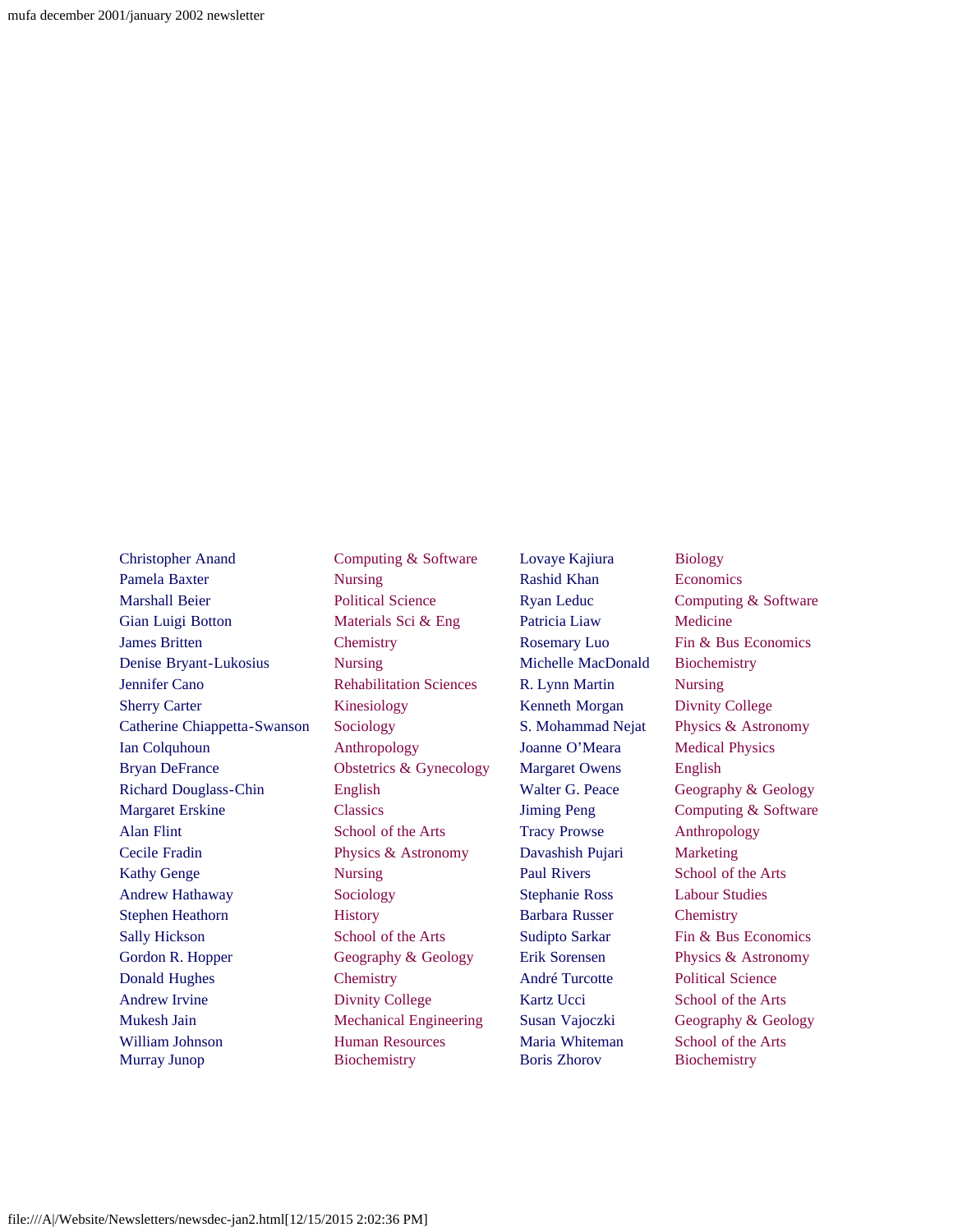mufa december 2001/january 2002 newsletter

 $\left| \cdot \right\rangle$ 

### <span id="page-5-0"></span>**If you are interested in serving on the Faculty Association**